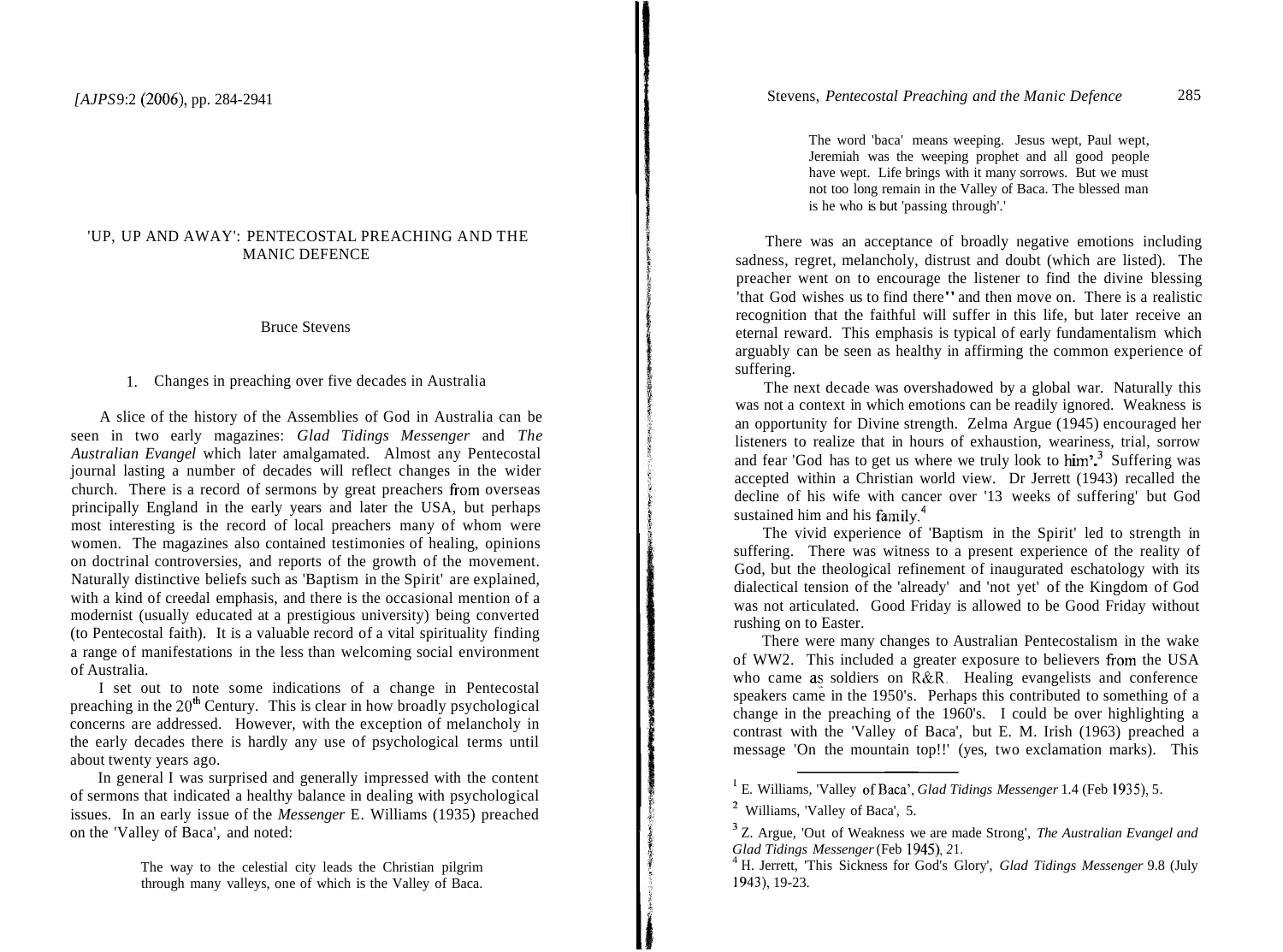preacher listed the benefits of ascending the mountain 'we can rejoice in the Lord for that he has appointed us to a mountain top experience in his grace and blessing!!<sup> $\frac{5}{2}$ </sup> There was more than a trace of positive thinking in a sermon by G. Rowlands (1964), since if we have a 'thought pattern of defeat we are defeated'6. There was mention of the renewing of the mind 'it will take effort and will power. It demands discipline and purpose. However we can do it and God will give us all the help that we need.' (p. 10) Slowly there was a greater recognition of what might be loosely termed psychological states but not with psychological language or diagnoses. For example, there was a description of a woman clearly depressed 'food tasted like saw dust, nights were long; days were hard' with the message to push on. This woman said to her friend, 'The feet go on even though the heart stands still for a while." It is interesting to note a shift to the denial of negative feelings in a sermon by F. J. Miles (1965). His theme was joy. He challenged the common view of Jeremiah as a weeping prophet, instead Jeremiah stood for righteousness.' This might be a reflection of the prosperity and social stability of the previous decade. Perhaps even a greater optimism which was evident in the sermons. But I think it is more likely that a form of preaching emerged that was impatient with suffering and anything less than being victorious in Christ.

Stan Hunt (1973) wrote an article 'Bad Nerves', clearly relevant to some kind of psychological disorder, in which he described depression (without using the term). He even acknowledged that 'Christians can benefit from professional help and guidance'. However, negative thinking needed correction, 'We need to stop every day and deliberately put out every negative or unkind thought, exchanging them for positive and love thoughts'. $9$  In some ways this was a sensitive, if some what spiritualized, response to depression. It was becoming more common to find the expression of a formula for healing. Percy Brewster (1973) . stated: 'There is nothing mystical about divine healing. It is the gift of God, like salvation, and we appropriate it through simple faith. What

E. M. Irish, 'On the Mountain Top!!', *The Australian Evangel* 20.5 (May, 1963), 10.

God has said he will surely do. Believe it, and healing will come.<sup>, 10</sup> Pastor Ian Parker (March 1983), of Mt Gambier SA, captured a more human dimension:

After ten years in the ministry I have served God in fields I never intended to include in my journey to heaven. My life has been threatened, I've preached sermons that should never have been preached. I've been a target for criticism - I wondered why people died when I prayed and fasted for their healing - <sup>I</sup> wondered why people backslid when I did everything in my power to prevent it... I've been confused and ashamed and I too have known the same blues as Jeremiah<sup> $11$ </sup>

This spiritual struggle highlighted an expectation that God would provide a miraculous solution, perhaps if he had sufficient faith, but he sensibly concluded that 'God's promises never fail – but his plan for their fulfilment will probably be different from your imagination.<sup> $12$ </sup>

In this decade a number of leaders emerged who were to have a powerful influence upon the AOG movement in Australia. Pastor David Cartledge was one of these key figures. He relocated the national training college to Sydney and re-established it with the name Southern Cross College. Cartledge (October 1983) evaluated the Confession or Prosperity teachings that were coming to Australia and said that these:

contain much that is valid, precious and necessary for an effective Christian life, but through the extreme emphasis placed on the human response in faith, God is dethroned. There is no such thing in this philosophy as the sovereignty of God. It is all up to man. If the needed miracle or blessing does not eventuate it can only be because the person expecting it 'did not have enough faith.<sup>13</sup>

In a fair and succinct way this comment gets to the heart of things.

In the market place of Pentecostal thought there were different shops all selling different goods. In contrast Ronald Dayman (1984),

G. Rowlands, 'Be ye Transformed', *The Australian Evangel* 21.4 (April 1964),

<sup>&</sup>lt;sup>7</sup> Annon, 'Permission and Power', *The Australian Evangel*, 21.4 (1964), 22.

<sup>&</sup>lt;sup>8</sup> F. J. Miles, 'Jeremiah, Jesus and Joy', *The Australian Evangel* 22.4 (April 1965), 12-13.

Stan Hunt, 'Bad Nerves', *The Australian Evangel* 30.4 (May, 1973), 4.

<sup>10</sup> Percy Brewster, 'Supernatural Healing', *The Australian Evangel* 30.7 (1973 July), 7.

<sup>11</sup> Ian Parker, 'Has God deceived you?', *The Australian Evangel* 40.3 (March 1983), 9.

<sup>&</sup>lt;sup>12</sup> Parker, 'Has God deceived you?', 10.<br><sup>13</sup> David Cartledge, 'Faith Confusion', *The Australian Evangel* 40.10 (October 1983), 7.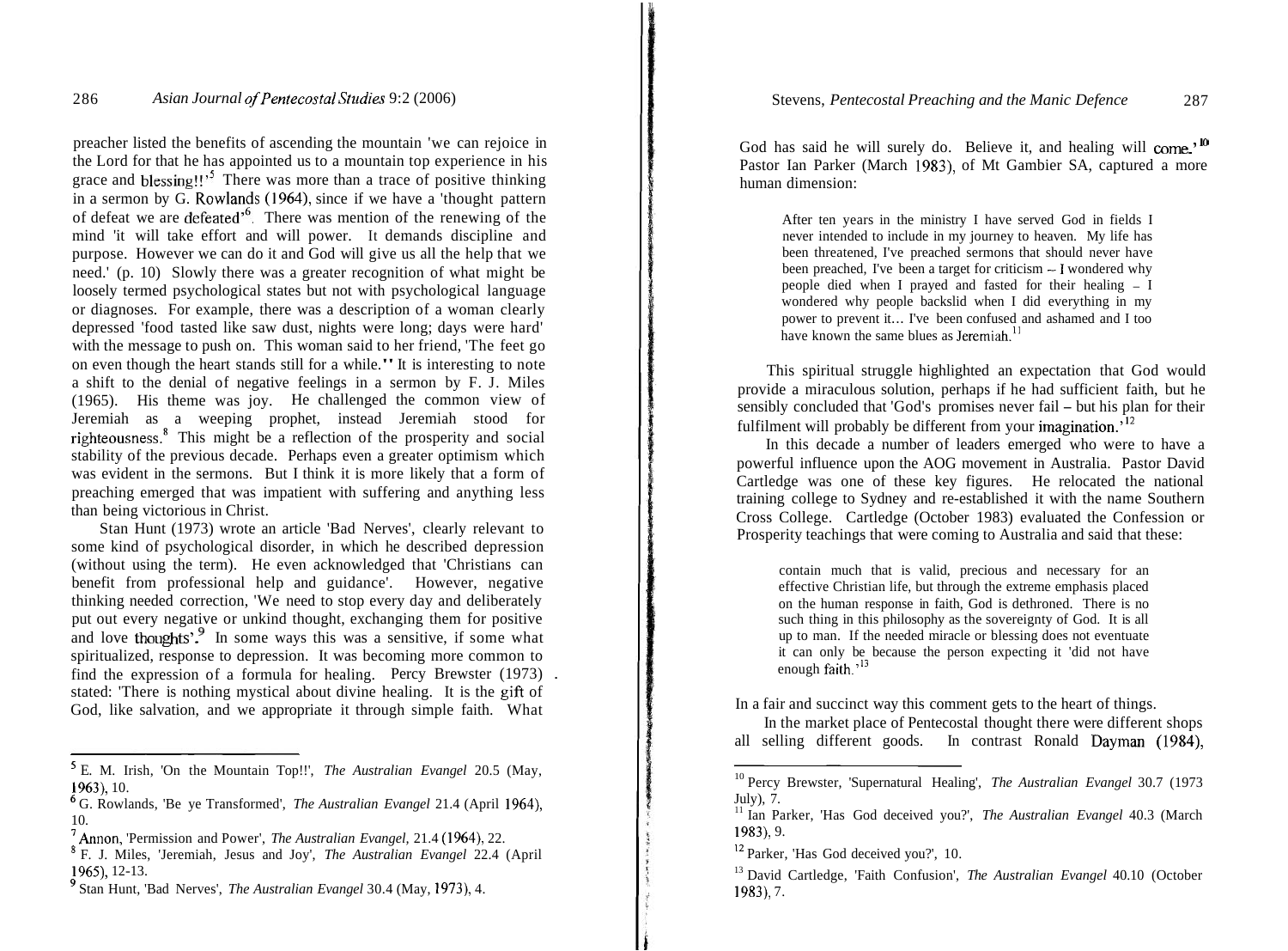encouraged his listeners, 'You need to refuse defeat and accept the victory.. . never allow defeat to be part of your thinking for we have the victory.'<sup>14</sup>

In the 1990's society was changing and the magazine reflected this in a brighter format. Increasingly psychological issues were addressed. For example the March 1996 issue had articles addressing themes such as selfishness in marriage, victims of emotional abuse and sexuality for youth. What is the healing dynamic? National superintendent Andrew Evans (1996) acknowledged a reality of personal struggle but the expressed the answer: 'If we constantly maintain a Spirit-filled life through fellowship with the Holy Spirit, we will find ourselves conquering those fleshly attitudes and wrong character traits.'<sup>15</sup> Dermot Cottuli (May 1996) gave the now familiar formula, 'The power of God is always released in response to sincere believing prayer.'I6 There was a subtle shift. The sincere believer was increasingly expected to unlock the stores of heaven with the key of faith.

John Warwick (1997) began by acknowledging the obvious fact that Christians will have problems, and he lamented the 'amount of counselling Christians undergo is phenomenal' but they are in God's kingdom, 'Christians have been set free from Satan's grip, chains, death hold and the power of sin. *We are free – absolutely and gloriously!*<sup>17</sup> He argued for the need to believe God's word, the promises 'Everything for victory belongs to those who are born again ... That simple faith of believing the gospel is the same faith God wants us to continue to display throughout our Christian walk.<sup>'18</sup>

Brian Houston established Hillsong, now the largest church in Australia, and became national superintendent. In (Sept 1997) he wrote:

Healing of the memories, deliverance, counselling, healing of the iniquities of the third and fourth generations.. . perhaps they all have some validity but the day comes when you have to take hold of the promises of God's Word, have the wisdom to apply

them to your life, live in the freedom Christ has promised you, *and collide with your destiny.* **'I9** 

In what was to be the last issue of the *Australian Evangel* Brian Houston (Dec 1997lJan 1998) wrote, 'Psalm 62:11 says, "Power belongs to God." It may be simple but you need to get this established in your spirit. God just doesn't do powerful things he is power; he is the source of power.<sup>20</sup> He outlined the importarice of the various aspects of what it is to be human including right thinking, finding a revelation of grace, and recognising the power of the Holy Spirit. He concluded, 'If you trust in him, you can draw on the power of the living God to fulfil his purpose in your life and overcome all powerlessness and hopelessness.<sup>21</sup>

The magazine appears to have been representative of what was happening in the AOG and perhaps other Pentecostal denominations in Australia. There was an apparent demise of anything like critical thinking, whether based on Biblical interpretation or theological principles. Readers were exposed to a range of theological views but increasingly without any evaluation. Undoubtedly believers heard many sermons with different emphases, read popular Christian books and possibly attended large conferences with overseas speakers. This provided a rich oral tradition which was largely understood in terms of personal experience and perhaps pragmatically 'what has worked for me'. Even sensible inspirational preaching such as Brian Houston's was probably heard in terms of what the individual was inclined to believe. For example some would have heard 'You can draw on the power of the living God' in terms of the Word of Faith teaching. In this way there was a proliferation of simplistic formulas to guide Christian living and ultimately the promotion of what I think is a shortcut to effectively dealing with unpleasant emotions. It is to the psychological dimension that I will now turn.

#### 2. Psychological Dynamics of the Manic Defence

Mania as an idea goes back to the Greeks who described excitable states. The cyclical nature of mania and depressive states had long been recognised in psychiatry and this was assumed by a number of the early

**<sup>14</sup>**Ronald Dayman, 'Victory belongs to the Lord', *The Australian Evangel* 41.1 (January 1984), 5.

**<sup>15</sup>**Andrew Evans, 'Living up to Jesus Example', *Australian Evangel* (March

<sup>1996), 50.&</sup>lt;br><sup>16</sup> Dermot Cottuli, 'The Power of God', *Australian Evangel* (May 1996), 34.<br><sup>17</sup> John Warwick, 'Everything we need', *Australian Evangel* (Feb 1997), *3* 1.<br><sup>18</sup> Warwick, 'Everything we need', 32.

<sup>19</sup> Brian Houston, 'Collide with your Destiny!' *Australian Evangel,* (Sept 1997), 49-50. **<sup>20</sup>**Brian Houston, 'Overcoming Powerlessness', *Australian Evangel* (Dec

<sup>19971</sup>Jan 1998), 49.

<sup>&</sup>lt;sup>21</sup> Houston, 'Overcoming Powerlessness', 50.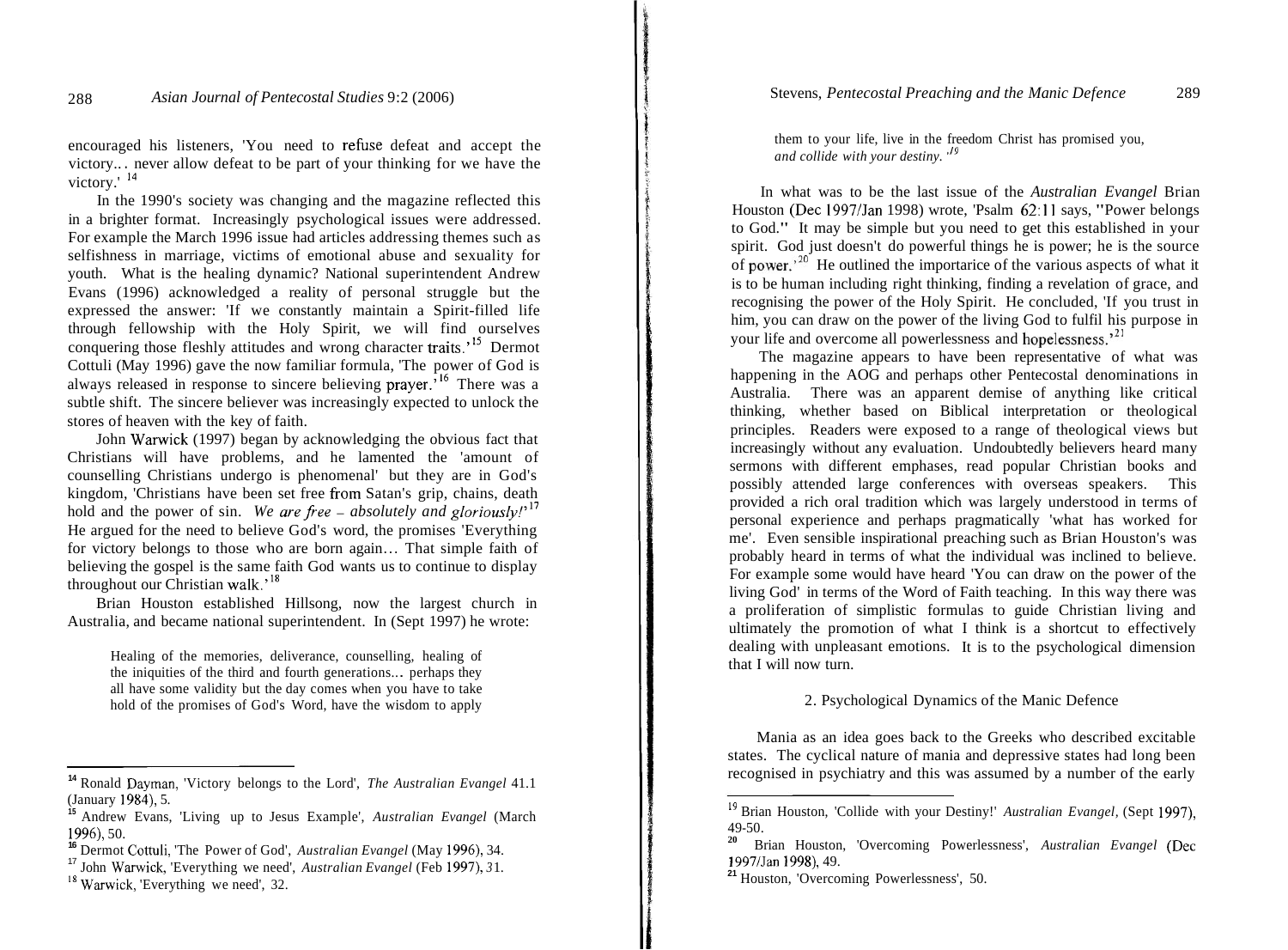analysts. $^{22}$  Freud (1917) was interested in understanding depression. He wrote also about the dynamics of mania, and how similar it was to melancholia, 'The content of mania is no different from that of melancholia, that both disorders are wrestling with the same "complex", but probably in melancholia the ego has succumbed to the complex whereas in mania it has mastered it.<sup>23</sup> The idea of mania having a defensive function was raised by Helen Deutsch (1932) and Bertram Lewin  $(1932)$ <sup>24</sup> The term 'manic defence' is normally associated with psychoanalyst Melanie Klein and is first mentioned in her paper 'A contribution to the psychogenesis of manic-depressive states'." In the simplest of terms it is a psychological way of avoiding the recognition or feeling of a negative emotion. It is perhaps easiest to understand this dynamic when it applies to using hyperactivity or 'feeling up' in place of feeling sadness or guilt.

*Mary lost her job because of her erratic attendance. She was struggling financially, due to impulsive spending habits, and it was possible that she might soon be evicted from her shared apartment. The thought of having to return to living with her parents in a small town was anything but appealing. Her friends were surprised to find her mood was unusually cheerful, 'It is God's will for me! I just know 1 will be offered a better job at a higher salary.* '

Mary exhibits emotional immaturity. In this brief vignette there are elements of denial which characterize the manic defence. She does not recognise her role in causing her current problems. This is a lack of insight and it includes any appreciation of realistic guilt.<sup>26</sup> But how could it be that she was feeling almost euphoric?

I would speculate that Mary is vulnerable to depression. This might be a factor in her impulsive spending, trying to lift herself from low moods, and dysfunctional work performance. If this is the case then Klein would see the manic defence operating against what she identified as the depressive position. It is a reaction to anxieties about feeling loss or grief. The temporary euphoria is a substitute emotion, in place of the more appropriate grief over her lcss of employment and financial stability. The denial includes what needs to be faced about herself and it leads to projecting responsibility onto God.

The manic defence against depressive affect is not the only form this defence takes. There is a broader application. Klein attempted to describe psychological dynamics in infancy and the manic defence can only be understood in the context of her wider theory. The first stage, or what Klein would call a position because it can be returned to again and agam, is the Paranoid Schizoid position. This is characterised by primitive psychological processes and occurs naturally in the first year of life. The second is the Depressive position, a later healthier achievement and has been introduced with Mary. The manic defence is a psychological defence against anxieties associated with both positions: **it**  may be in response to a sense of persecution (characteristic of Paranoid Schizoid) or feelings of loss (Depressive).

*Robert was a student in a local Bible college associated with a Pentecostal church. He was the most enthusiastic member of the student body, often reading the Word late at night. While he was widely respected by students and faculry, he was not especially liked. He tended to be black and white, very judgemental, and even militant about his belief, 'If you really believe something – speak it out - then God will make it happen" In the jirst examination period the stress started to*  show on Robert. He began thinking that other students were talking *about him.* 

Robert is very fragile in psychological terms. He is in danger of a psychotic deterioration. The increase of stress overwhelmed his essentially manic defence against feelings of persecution characteristic of

**<sup>22</sup>**S. Rado, 'The Problem of Melancholia', *The International Journal of Psychoanalysis* 9 (1928), 420-438.

<sup>&</sup>lt;sup>23</sup> S. Freud, 'Mourning and Melancholia', *Standard Edition* 14 (1917), 237-260, 254.

<sup>&</sup>lt;sup>24</sup> H. Deutsch, 'Melancholic and Depressive States', in *The Psychoanalysis of the neuroses*, (London: Hogarth Press, 1932); Bertram Lewin, 'Analysis and Structure of a transient Hypomania, *Psychoanalytic Quarterly* 1 (1932), 43-58.

**<sup>25</sup>**M. Klein, 'A contribution to the Psychogenesis of Manic Depressive States', *The International Journal of Psychoanalysis, 16 (1935), 145-174, quoted 162.* Later analysts including B. Lewin disputed Klein's concepts about mania from a more classical stance. *The Psychoanalysis of Elation*, (New York, *W*. W. Norton and Co, 1950). He argued that the manic state is a repetition of the infant's mood while being breast fed.

*<sup>26</sup>*H. Guntrip, 'The Manic Depressive problem in the light of the Schizoid Process', *The International Journal ofPsychoanalysis* 43 (1962), 98-1 12.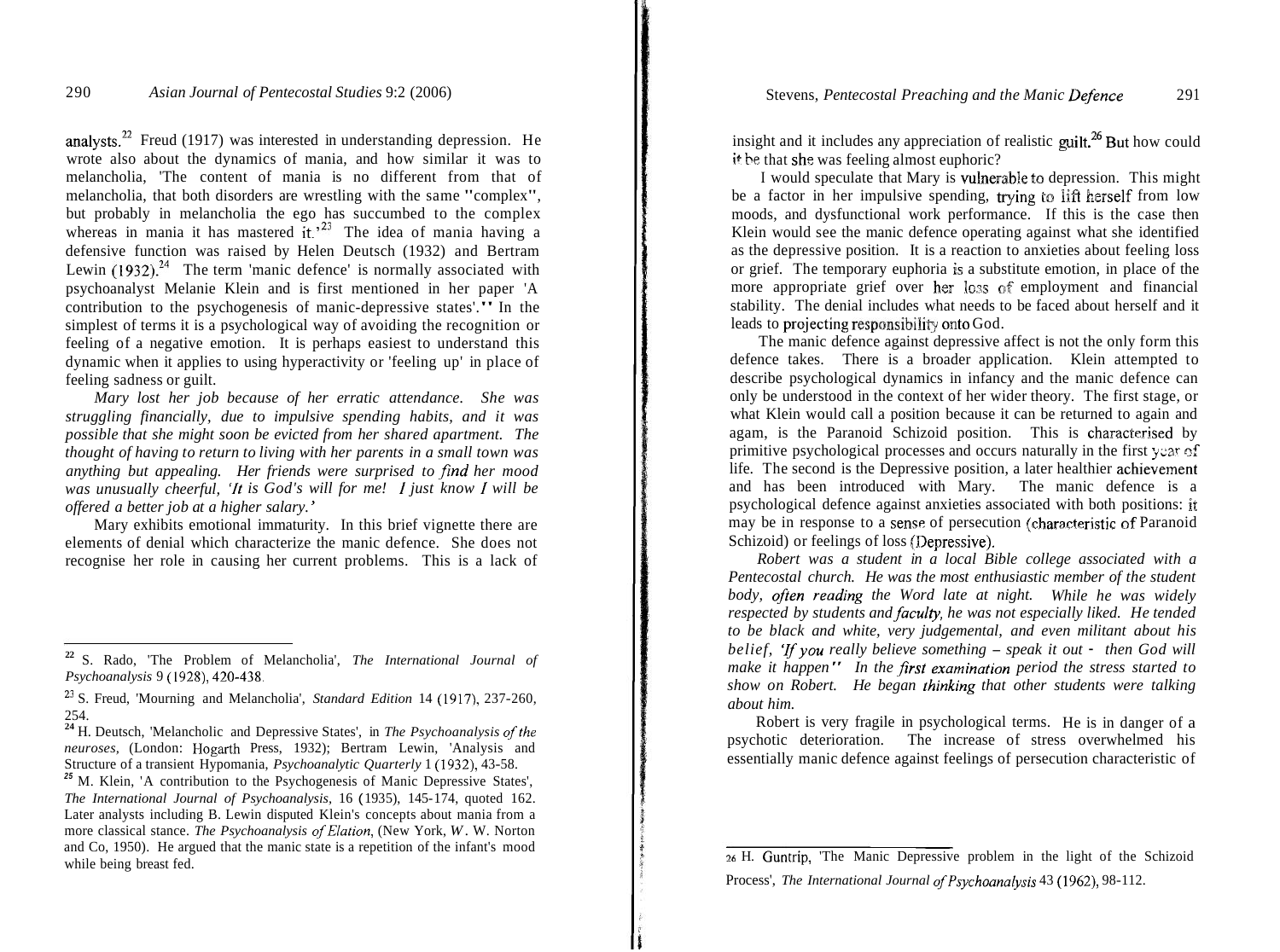#### Stevens, *Pentecostal Preaching and the Manic Defence* 293

### 292 *Asian Journal of Pentecostal Studies* 9:2 (2006)

the more primitive Paranoid Schizoid position. It is also possible that he was struggling with an inner sense of deadness.<sup>27</sup>

Klein developed Freud's concept of inner objects, which is a way of understanding how we psychologically represent self and others. The representations are connected by relationship patterns involving emotions. For example a battered spouse may have inner representations associated with a self-image of being a victim and feeling helpless. If we think of inner psychological dynamics as played out on a stage, then the manic defence has the script: the loss is denied with the object<sup>1</sup> omnipotently restored and idealized. *29* The manic restoration of an internal good object is only based in fantasy.<sup>39</sup> It is not grounded in psychological or external reality.31 Naturally this psychological reliance on unrealistic processes eventually leads to problems in living.

A short while ago I was teaching mental health professionals about aspects of personality disorder. A Sydney psychiatrist recalled treating a severely depressed patient. She used a hypnotic technique in which he imagined himself soaring like an eagle. This was partially helpful in that the patient reported an elevated mood for about three days after the session. However, he would then need another boost of hypnotic treatment. This was repeated for three sessions but then the psychiatrist was warned by her supervisor to cease this kind of treatment because of an enhanced risk gf suicide. The supervisor recognised the manic defence, artificially enhanced by treatment<sup>32</sup>, was masking a very deep and potentially dangerous depression.

## **3.** Hyper-spirituality in Pentecostal Circles

What all this leads to is something that we can readily see in Christian circles. Who hasn't heard countless sermons encouraging the denial of feelings of sadness, loss, or guilt? There is much of the human experience that passes without comment. I have never heard anyone speaking publicly of inner deadness. It is alarming to see an artificial spirituality of 'Happiness in Jesus'. This is not to deny genuine joy or spiritually ecstatic states, but in this case there is no defence and it is more integrative into a believer's life in Christ. $^{33}$ 

Some might be tempted ask about the manic defence 'What if it works?' But the defence even fails on pragmatic grounds. The defence leads to a brittle euphoria which barely masks what lies beneath. And we are often surprised when the defence breaks down with a particular individual ending up in a deep depression or a psychotic episode. Some Christians might be tempted to dismiss it as a lack of faith, but the problems are more complex and raise fundamental questions about what is encouraged in our Christian culture.

Another form the manic defence takes is hyper-sexualized activity.<sup>34</sup> Like the nine headed Hydra this takes many forms including the sexual abuse of children, addiction to internet pornography or seeing prostitutes. It has been very visible in the 'fall from grace' of high profile Christian leaders. While popular culture may contribute there are other forces at work, including reliance upon the manic defence.

The manic defence is a psychological short-cut based on denying what should be acknowledged and better integrated in psychological terms. It is hardly surprising that the manic defence, whether spiritualised or not, does not really work. The real challenge for the more neurotic client is to do the work of grief, but if more personality disordered then work towards better self-structure through

**<sup>27</sup> N.** Browne, 'Some enuretic Derivatives in an Adult Analysis', *The International Journal of Psychoanalysis* 67 (1986), 449-457. Also I. M. Kumin, 'Emptiness and its relation to Schizoid Ego Structure', *The International Review ofPsychoanalysis* 5 (1978), 207-216.

**<sup>28</sup>**The object is an inner representation of an important person such a parent or sibling.

<sup>&</sup>lt;sup>29</sup> J. Riviere, 'A Contribution to the Analysis of the negative therapeutic Reaction', *The International Journal of Psychoanalysis* 17 (1936), 304-320.

<sup>&</sup>lt;sup>30</sup> J. Wisdom, *Comparison and development of the psychoanalytic Theories of Melancholia', <i>The International Journal of Psychoanalysis* <sup>43</sup> (1962), 113-132.

<sup>&</sup>lt;sup>31</sup> Hanna Segal, 'A psychoanalytic approach to Aesthetics', *The International Journal of Psychoanalysis,* 33 (1952), 196-207, 197. The term manic defense has been widely used in psychoanalysis, more broadly than simply by those who have been influenced by Klein.

**<sup>32</sup>**H. Stewart, 'A comment on the psychodynamics of the hypnotic state', *The International Journal of Psychoanalysix 36 (1955), 16-26.* 

**<sup>33</sup>**This genuine possibility is acknowledged in psychoanalysis, Charles Rycroft, 'Two notes of Idealization, lllusion and Disillusion as normal and abnormal psychological Processes', *The International Journal ofPsychoanalysis* 36 (1955), 81-87, quoted 85.

**<sup>34</sup>**Joyce McDougall, 'Primal Scene and sexual Perversion', *The International Journal of Psychoanalysis,* 79 (1972), 1217-1220; also 'a rejuvenated erotic life' as noted by S. Akhtar 'Mental pain in the cultural ointment of poetry', *The International Journal of Psychoanalysis* 81 (2000), 229-243, quoted 234. And especially M. Masud Khan, 'Foreskin Fetishism and its relation to Ego Pathology in a male Homosexual', *The International Journal of Psychoanalysis* 46 (1965), 64-80.